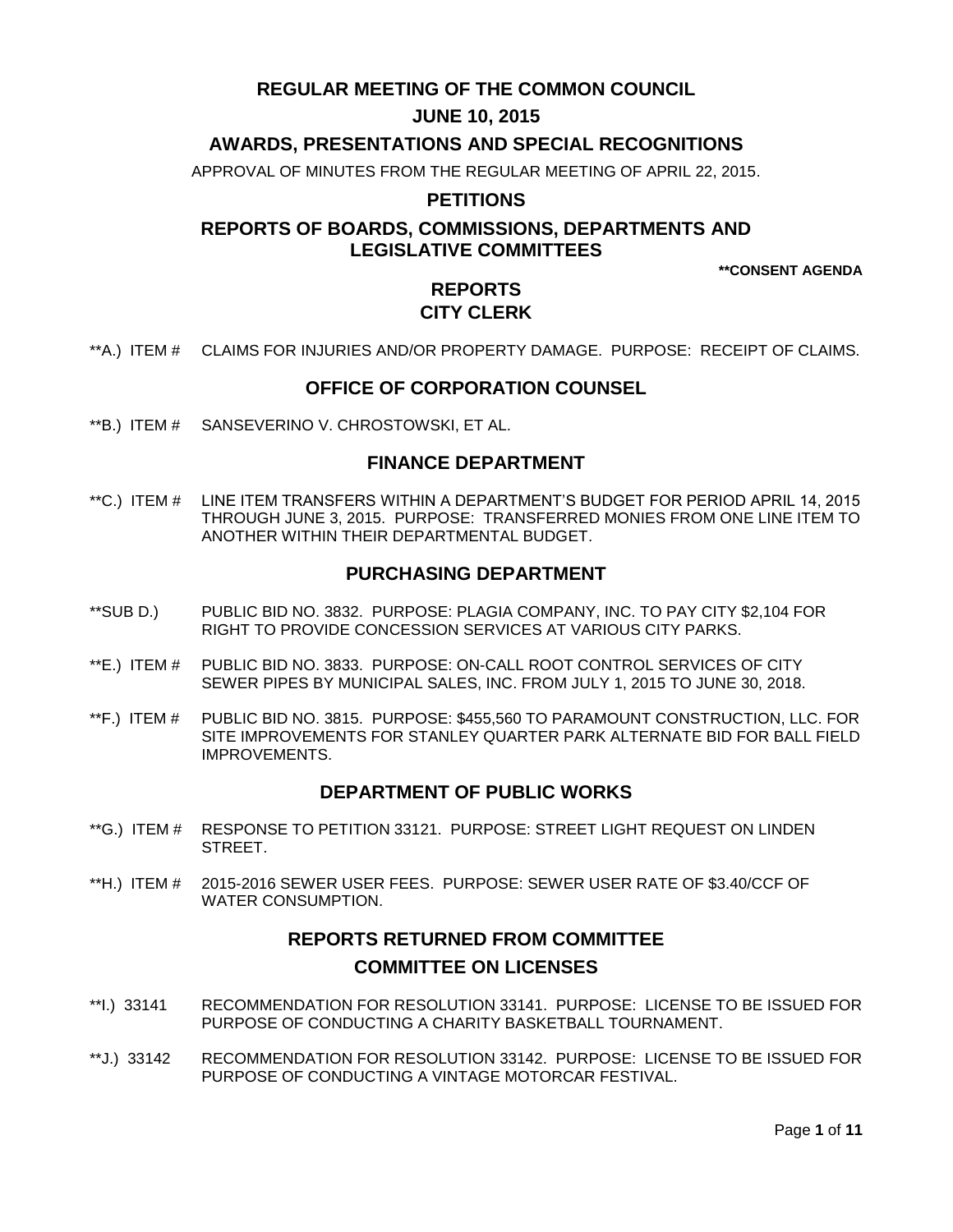### **STANDING CLAIM SUBCOMMITTEE**

\*\*K.) ITEM # [CLAIMS SUBCOMMITTEE. PURPOSE: SETTLEMENT OF CLAIMS](#page-6-2)

### **RESOLUTIONS RETURNED FROM COMMITTEE**

- 1.) 33141 [MARK CARR SCHOLARSHIP FUND. PURPOSE: LICENSE TO BE ISSUED FOR PURPOSE](#page-7-0)  [OF CONDUCTING A CHARITY BASKETBALL TOURNAMENT. S. BIELINSKI](#page-7-0)
- 2.) 33142 [KLINGBERG FAMILY CENTERS. PURPOSE: LICENSE TO BE ISSUED FOR THE](#page-7-1)  [PURPOSE OF CONDUCTING A VINTAGE MOTORCAR FESTIVAL. A. PLATOSZ](#page-7-1)

### **NEW RESOLUTIONS**

- 3.) ITEM # BUDGET TRANSFER [POLICE DEPARTMENT. PURPOSE: \\$143,000 TRANSFER](#page-7-2) WITHIN THE POLICE DEPARTMENT BUDGET [TO PROVIDE FOR SALARY, OVERTIME AND](#page-7-2)  [REPAIR FUNDS. S. BIELINSKI, C. CARLOZZI, JR., W. PABON, E. SANCHEZ, R. SMEDLEY](#page-7-2)
- 4.) ITEM # [STATE PROJECT NO. 88-185, FEDERAL PROJECT NO. 1088\(110\). PURPOSE: SUPPORT](#page-8-0)  [FOR THE RECONSTRUCTION OF HART STREET.](#page-8-0)  [C. CARLOZZI, JR., E. MAGNUSZEWSKI, D. NAPLES, E. SANCHEZ](#page-8-0)
- 5.) ITEM # [CODE OF ORDINANCES SEC. 2-44.1 PURPOSE: PROPOSED AMENDMENT TO REQUIRE](#page-9-0)  [THREE DAYS BETWEEN HOLDING OF A BONDING SUBCOMMITTEE MEETING AND](#page-9-0)  [COMMON COUNCIL SPECIAL MEETING. M. TRUEWORTHY](#page-9-0)

### **UNFINISHED BUSINESS**

- 32554 RESOLUTION RE: APPROVAL OF AGREEMENT BETWEEN THE CITY OF NEW BRITAIN AND LOCAL 1186. TABLED 11/13/2013
- 32697 REPORT OF PURCHASING DEPT. RE: ON CALL ENGINEERING SERVICES LANDFILL AND RECYCLING CENTER COMPLIANCE MONITORING – PUBLIC WORKS DEPT. TABLED 04/23/2014
- 32767 RESOLUTION RE: FISCAL YEAR 2015 COMMUNITY SERVICES BUDGET AMENDMENTS. TABLED 06/11/2014
- 32953 RESOLUTION RE: APPROVAL OF AGREEMENT BETWEEN THE CITY OF NEW BRITAIN AND LOCAL 871 – NEW BRITAIN FEDERATION OF TEACHERS. TABLED 12/10/2014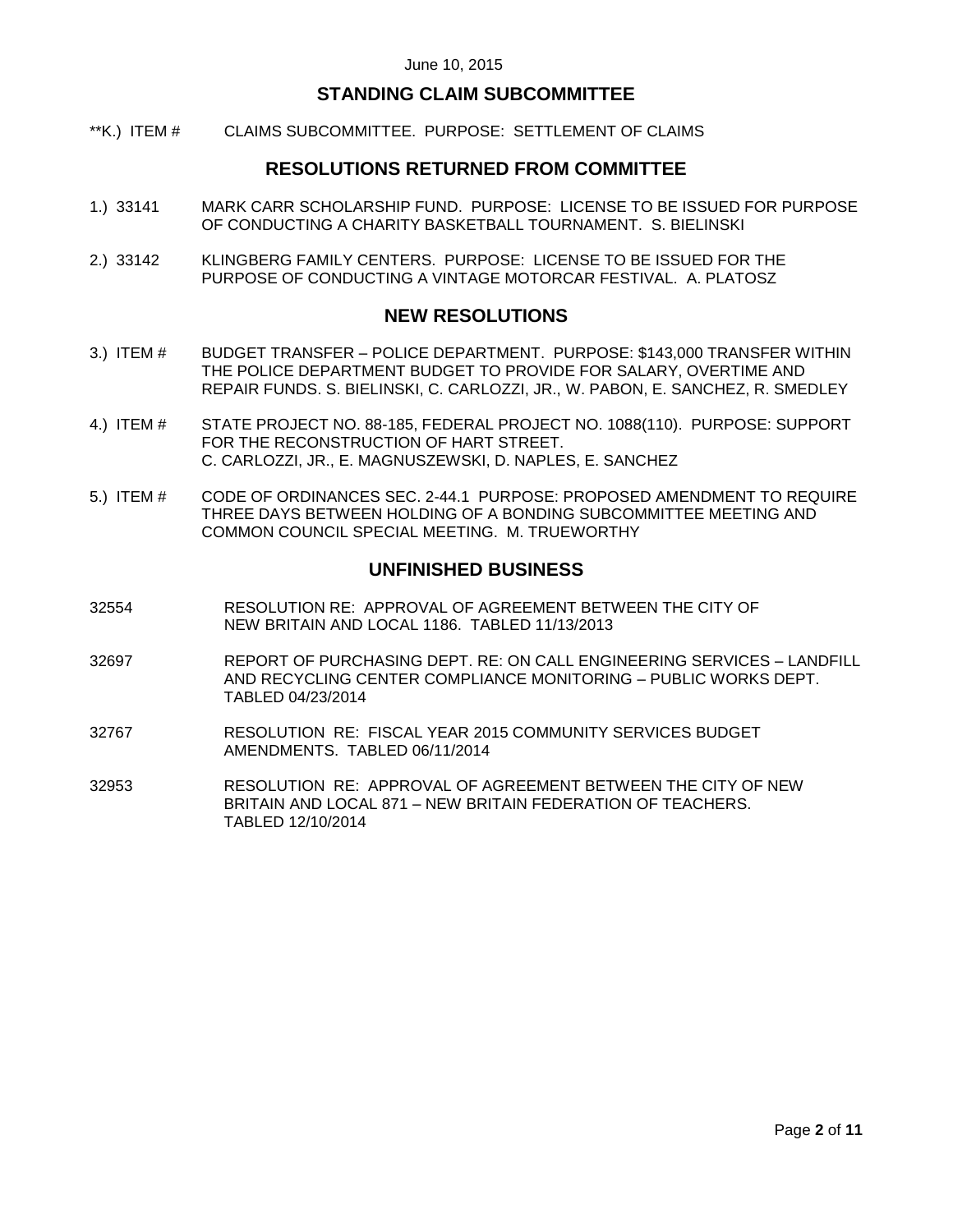# **REGULAR MEETING OF THE COMMON COUNCIL**

# **JUNE 10, 2015**

## **AWARDS, PRESENTATIONS AND SPECIAL RECOGNITIONS**

APPROVAL OF MINUTES FROM THE REGULAR MEETING OF APRIL 22, 2015.

### **PETITIONS**

# **REPORTS OF BOARDS, COMMISSIONS, DEPARTMENTS AND LEGISLATIVE COMMITTEES**

**\*\*CONSENT AGENDA**

# **REPORTS CITY CLERK**

<span id="page-2-0"></span>\*\*A.) ITEM # CLAIMS FOR INJURIES AND/OR PROPERTY DAMAGE. PURPOSE: RECEIPT OF CLAIMS.

REPORT OF: City Clerk

To Her Honor, the Mayor, and the Common Council of the City of New Britain: the undersigned beg leave to report the following:

ITEM #:

RE: CLAIMS FOR INJURIES AND/OR PROPERTY DAMAGE

CLAIMANTS NAME Birnbaum, Fayna Colon, Angel by Atty. Kimberly A. Graham Filintarakis, Vasilios C.

Mark H. Bernacki

City Clerk

### **OFFICE OF CORPORATION COUNSEL**

<span id="page-2-1"></span>\*\*B.) ITEM # SANSEVERINO V. CHROSTOWSKI, ET AL.

REPORT OF: Office of Corporation Counsel

To Her Honor, the Mayor, and the Common Council of the City of New Britain: the undersigned beg leave to report the following:

ITEM #:

RE: SANSEVERINO V. CHROSTOWSKI, et al.

RESOLVED, By the Common Council of the City of New Britain that the sum of SIXTY SIX THOUSAND DOLLARS (\$66,000) be paid to Josephine Sanseverino and Jon Schoenhorn, Esq., her attorney, in full settlement of his suit against Chrostowski, et al, now pending in United States District Court in Hartford, Connecticut. The plaintiff's first count was brought pursuant to 42 U.S.C. Sections 1983 and 1988, and the Fourth and Fourteenth Amendment to the United States Constitution, alleging that the search warrant for the plaintiff's residence was defective, and that the defendants used excessive and unreasonable force during the execution of the search. The Plaintiffs also alleged the defendants violated the search and seizure provision of Article I, Section 7 of the Connecticut Constitution. The City of New Britain was exposed to not only paying damages to the plaintiff but also paying plaintiffs' legal fees if the plaintiff was successful in the litigation. In Section 1983 matters, if plaintiff's verdict is even \$1 then the plaintiff can also collect the attorney fees. Plaintiff's counsel alleged that his attorney's fees and costs to date were over \$80,000. (The majority of the costs were for the Second Circuit Appeal and Argument.) This recommendation is made upon the advice of City Attorney Irena J. Urbaniak, after settlement negotiations between City Attorney Irena J. Urbaniak and Jon Schoenhorn, Esq., with the approval and consent of Gennaro Bizzarro, Esq.

This suit is to be withdrawn by the plaintiff without costs to the City of New Britain and settlement is to be made without admission of any liability.

### Irena J. Urbaniak City Attorney **FINANCE DEPARTMENT**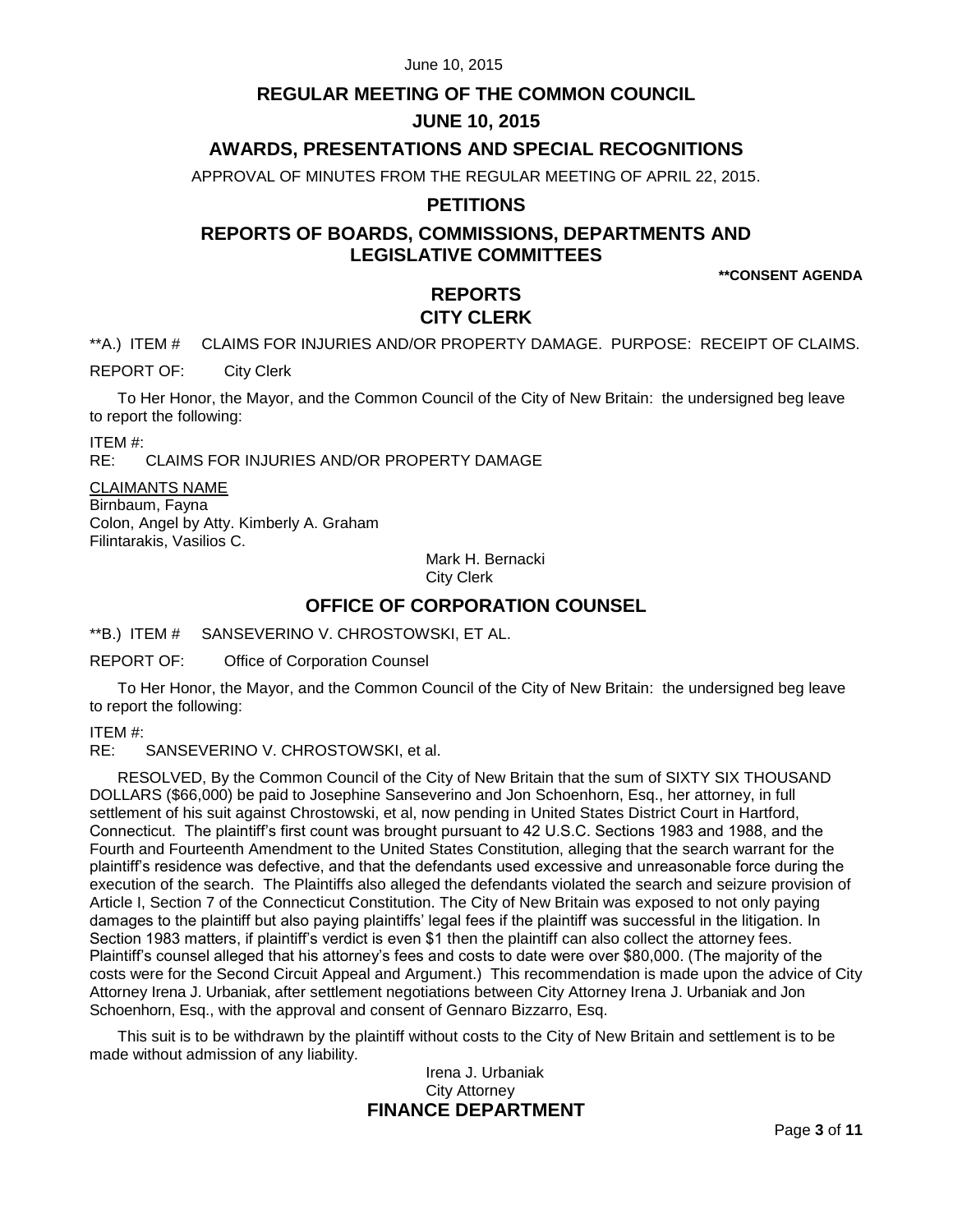### <span id="page-3-0"></span>\*\*C.) ITEM # LINE ITEM TRANSFERS WITHIN A DEPARTMENT'S BUDGET FOR PERIOD APRIL 14, 2015 THROUGH JUNE 3, 2015. PURPOSE: TRANSFERRED MONIES FROM ONE LINE ITEM TO ANOTHER WITHIN THEIR DEPARTMENTAL BUDGET.

#### REPORT OF: Finance Department

To Her Honor, the Mayor, and the Common Council of the City of New Britain: the undersigned beg leave to report the following:

ITEM #:

RE: Line Item Transfers within a department's budget for the period April 14, 2015 through June 3, 2015

In accordance with the city of New Britain ordinance of Article VII – Finance, Section 2-494(3), the following departments have transferred monies from one line item to another within their departmental budget (total department budget has not changed). Each transfer will be continuously numbered from month to month throughout the fiscal year. This report represents the transfers executed by the mayor in accordance with the aforementioned ordinance for the period ending June 3, 2015

12. Department: Town & City Clerk

Amount: \$300.00

From: 001108001-5663 (Elections) To: 001108001-5122 (Overtime) Brief Description: Funds needed due to unanticipated O.T. preparing agenda for Common Council meeting in January 2015

> Rebecca Salerni Deputy Finance Director

### **PURCHASING DEPARTMENT**

<span id="page-3-1"></span>\*\*SUB D.) PUBLIC BID NO. 3832. PURPOSE: PLAGIA COMPANY, INC. TO PAY CITY \$2,104 FOR RIGHT TO PROVIDE CONCESSION SERVICES AT VARIOUS CITY PARKS.

REPORT OF: Finance Dept., Purchasing Division

To Her Honor, the Mayor, and the Common Council of the City of New Britain: the undersigned beg leave to report the following:

#### ITEM #:

RE: Public Bid No. 3832, Park Concession Rights for the Parks, Recreation and Community Services **Department** 

DATE: June 17, 2015

Public Bid No. 3832 was solicited and received in accordance with the Purchasing Ordinances of the City of New Britain for Park Concession Rights at various City Parks. Under the terms of this public bid, bidders were to offer payment to the City for the right to provide concession services at various City Parks.

Invitations to bid were solicited and the bid was duly advertised in the New Britain Herald, the City and State of Connecticut's Department of Administration Services websites and mailed to thirty-four (34) Concession Companies. The Purchasing Agent did not receive any letters from the Concession Companies on the mailing list who indicated they could not provide a response to the bid request. Only one (1) response was received as per the attached.

The bid received was reviewed for conformance to specifications by the Public Works Department, Parks, Recreation and Community Services Department's Administration and the Purchasing Agent. Plagia Company, Inc. of Waterbury, CT was awarded the Park Concession Rights for Chesley Park, A.W. Stanley Park, Stanley Quarter Park, Washington Park, Willow Street Park, Walnut Hill Park and Willow Brook Pool the last time it was put out to Bid in 2014. Therefore the Director of the Parks, Recreation and Community Services Department is recommending that Plagia Company, Inc of Waterbury, CT be awarded the Concession Rights for Chesley Park, A.W. Stanley Park, Stanley Quarter Park, Washington Park, Willow Street Park, Walnut Hill Park and Willow Brook Park who offered a payment of \$2,104.00 to the City for the Concession Rights to these Parks.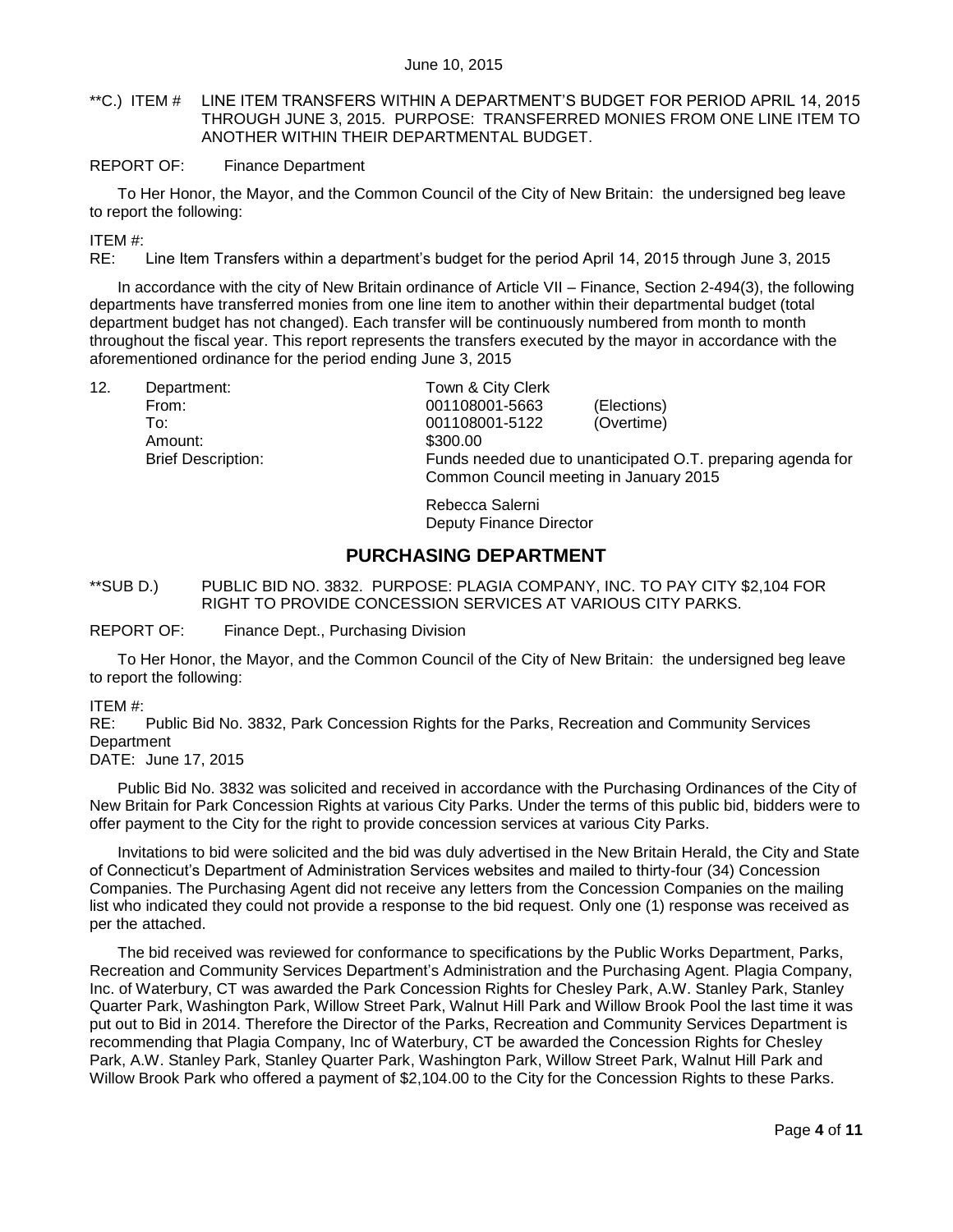RESOLVED: That the Purchasing Agent is hereby authorized to grant Plagia Company, Inc. of Waterbury, CT the concession rights for Chesley Park, A.W. Stanley Park, Stanley Quarter Park, Washington Park, Willow Street Park, Walnut Hill Park and Willow Brook Park in accordance with the payment, terms and specifications of Public Bid No. 3832.

# Jack Pieper

#### Purchasing Agent

<span id="page-4-0"></span>\*\*E.) ITEM # PUBLIC BID NO. 3833. PURPOSE: ON-CALL ROOT CONTROL SERVICES OF CITY SEWER PIPES BY MUNICIPAL SALES, INC. FROM JULY 1, 2015 TO JUNE 30, 2018.

#### REPORT OF: Finance Dept., Purchasing Division

To Her Honor, the Mayor, and the Common Council of the City of New Britain: the undersigned beg leave to report the following:

#### ITEM #:

RE: Public Bid No. 3833, On-Call Root Control Services for the Public Works Department, Utilities Division. DATE: June 10, 2015

Public Bid No. 3833 was solicited and received in accordance with the Purchasing Ordinances of the City of New Britain for On-Call Root Control Services of City sewer pipes for the Public Works Department. Funding for this purchase is available in the Public Works Department, Utilities Division's account number 208315101-5434, Sewer Fund, Maintenance Contracts.

Invitations to bid were solicited and the bid was duly advertised in the New Britain Herald Newspaper, the City and State of Connecticut's Department of Administration Services websites and mailed to twelve (12) Root Control Companies. The Purchasing Agent did not receive any letters from the Root Control Companies on the mailing list who indicated that they could not respond to the bid request. Responses were received as per attached.

The bids were reviewed for conformance to specifications by the Public Works Department, Utilities Division's Administration and the Purchasing Agent. Therefore the Deputy Director of the Public Works Department is recommending that the bid for the On-Call Root Control Services be awarded to Municipal Sales, Inc. of Queensbury, NY who submitted the lowest bid and met all of the bid specifications.

RESOLVED: That the Purchasing Agent is hereby authorized to enter into a contract and issue a Purchase Order for On-Call Root Control Services for a three (3) year period from July 1, 2015 to June 30, 2018 with Municipal Sale, Inc. of Queensbury, NY for the Public Works Department, Utilities Division, per the attached pricing, terms and conditions of Public Bid No. 3833.

#### Jack Pieper Purchasing Agent

<span id="page-4-1"></span>\*\*F.) ITEM # PUBLIC BID NO. 3815. PURPOSE: \$455,560 TO PARAMOUNT CONSTRUCTION, LLC. FOR SITE IMPROVEMENTS FOR STANLEY QUARTER PARK ALTERNATE BID FOR BALL FIELD IMPROVEMENTS.

REPORT OF: Finance Dept., Purchasing Division

To Her Honor, the Mayor, and the Common Council of the City of New Britain: the undersigned beg leave to report the following:

#### ITEM #:

RE: Public Bid No. 3815, Site Improvements at Stanley Quarter Park for the Public Works Department. DATE: June 10, 2015

Public Bid No. 3815 was solicited and received in accordance with the Purchasing Ordinances of the City of New Britain for Site Improvements at Stanley Quarter Park for the Public Works Department. Funding is available for this purchase within the City Wide Park Improvements Bond, account number 0083237601-5454 construction contracts.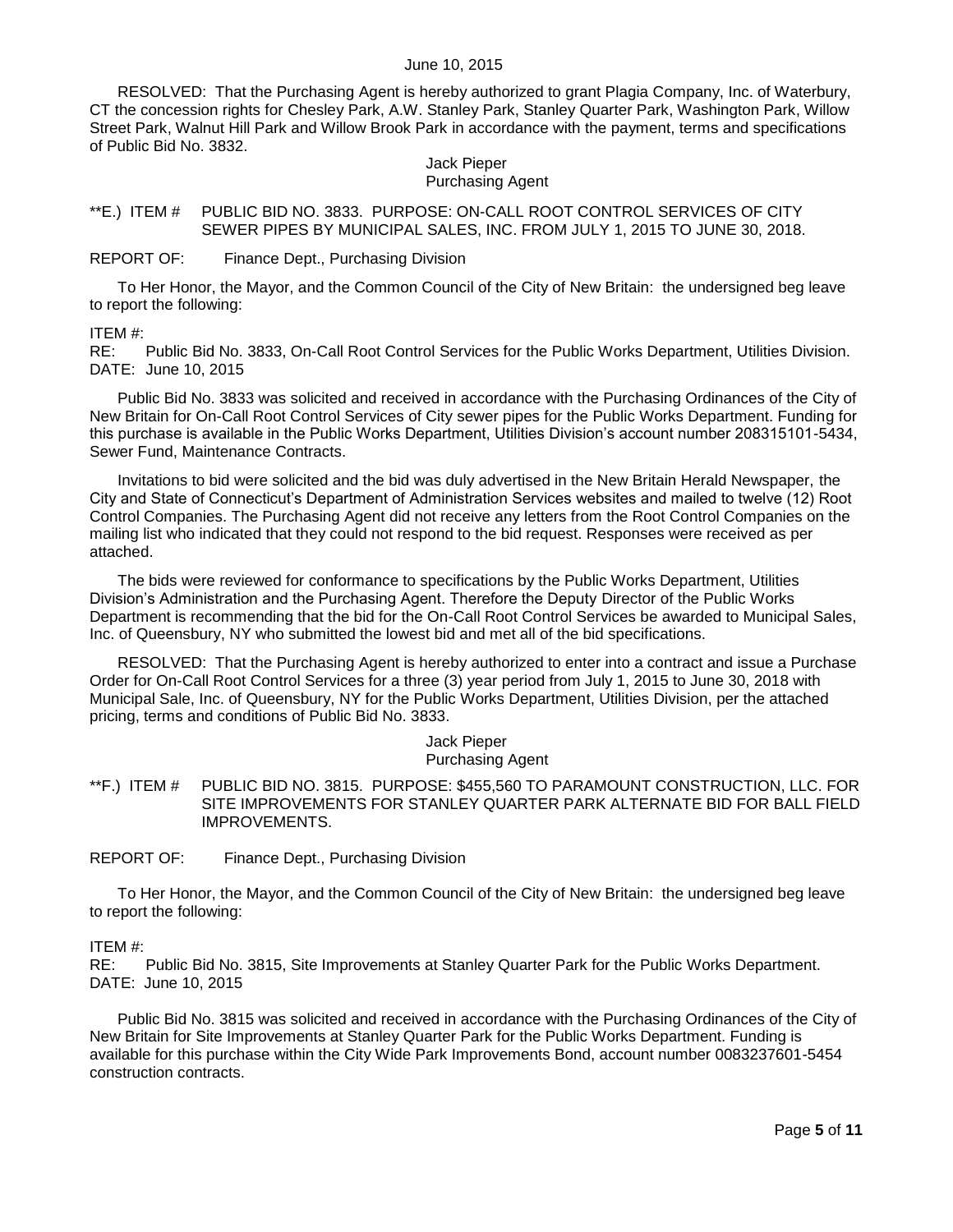Invitations to bid were solicited and the bid was duly advertised in the New Britain Herald and the Hartford Courant Newspapers, City and State of Connecticut's Department of Administration Services websites and mailed to forty-two (42) Construction Companies. The Purchasing Agent did not receive any letters from the Construction Companies on the mailing list who indicated they could not provide a response to the bid request. Responses were received as per attached.

The bids were reviewed for conformance to specifications by the Public Works Department, Engineering Division and the Purchasing Agent. Paramount Construction, LLC, was the lowest responsible bidder for the total bid price for the Site Improvements at Stanley Quarter Park. They were awarded the Base Bid for the Loop Trail on March 25, 2015, per Resolution 33042 and met all of the bid specifications. The Director of Public Works is recommending that the Alternate Bid for the Ball Field Improvements also be awarded to Paramount Construction, LLC.

RESOLVED: That the Purchasing Agent is hereby authorized to issue a purchase order for \$455,560.00 and enter into a contract with Paramount Construction, LLC of Newington, CT for Site Improvements at Stanley Quarter Park Alternate Bid for Ball Field Improvements for the Public Works Department per the terms and specifications of Public Bid No. 3815.

> Jack Pieper Purchasing Agent

### **DEPARTMENT OF PUBLIC WORKS**

<span id="page-5-0"></span>\*\*G.) ITEM # RESPONSE TO PETITION 33121. PURPOSE: STREET LIGHT REQUEST ON LINDEN STREET.

#### REPORT OF: Department of Public Works

To Her Honor, the Mayor, and the Common Council of the City of New Britain: the undersigned beg leave to report the following:

ITEM #: 33121

RE: Streetlight on Linden Street Pole # 3056

Public Works field staff assessed the street lighting on Linden Street and determined there is sufficient lighting. There is currently a street light on every other pole and there is no overgrowth blocking the lights.

No further action will be taken.

Mark E. Moriarty, Director Public Works

<span id="page-5-1"></span>\*\*H.) ITEM # 2015-2016 SEWER USER FEES. PURPOSE: SEWER USER RATE OF \$3.40/CCF OF WATER CONSUMPTION.

#### REPORT OF: Department of Public Works

To Her Honor, the Mayor, and the Common Council of the City of New Britain: the undersigned beg leave to report the following:

#### ITEM #:

RE: 2015 – 2016 SEWER USER FEES

On May 18, 2015 the Board of Public Works, acting as the Water Pollution Control Authority, held a required Public Hearing on the 2015-2016 Sewer User Fee rates.

At its meeting immediately following the Public Hearing, the Board of Public Works approved maintaining the current Sewer User Fee of \$3.40/ccf of water consumption.

Mark E. Moriarty, Director Public Works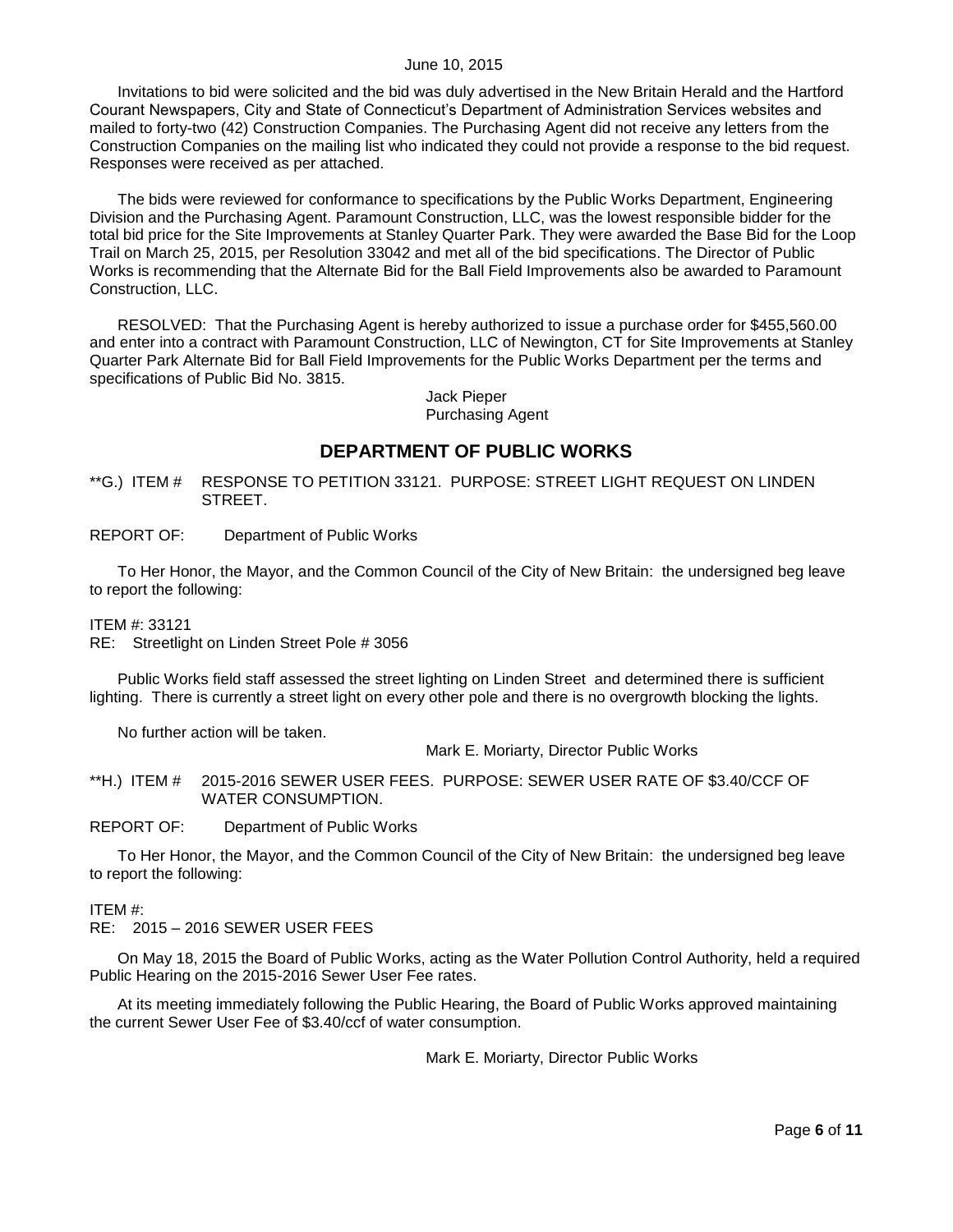# **REPORTS RETURNED FROM COMMITTEE**

## **COMMITTEE ON LICENSES**

### <span id="page-6-0"></span>\*\*I.) 33141 RECOMMENDATION FOR RESOLUTION 33141. PURPOSE: LICENSE TO BE ISSUED FOR PURPOSE OF CONDUCTING A CHARITY BASKETBALL TOURNAMENT.

#### REPORT OF: COMMITTEE ON LICENSES

To Her Honor, the Mayor, and the Common Council of the City of New Britain: the undersigned beg leave to report the following:

#### ITEM #:33141

RE: Mark Carr Scholarship Fund

The Committee on Licenses, held a meeting on Monday, June 8, 2015, at 7:00 pm in the Council Chambers, voted to adopt and refer back to the Common Council with a favorable recommendation the following:

RESOLVED; by the Common Council of the City of New Britain that the Mayor be and is hereby authorized to issue to the Mark Carr Scholarship Fund, said licenses as may be issued under Chapter 5, Section 5-16 through 5-22, of the Code of Ordinances for the period of June 13, 2015, from 10:00 am to 4:00 pm, for the purpose of conducting a charity basketball tournament at the New Britain High School, 110 Mill Street.

#### Alderman Adam Platosz, Chair

<span id="page-6-1"></span>\*\*J.) 33142 RECOMMENDATION FOR RESOLUTION 33142. PURPOSE: LICENSE TO BE ISSUED FOR PURPOSE OF CONDUCTING A VINTAGE MOTORCAR FESTIVAL.

#### REPORT OF: COMMITTEE ON LICENSES

To Her Honor, the Mayor, and the Common Council of the City of New Britain: the undersigned beg leave to report the following:

#### ITEM #:33142

RE: Kingberg Family Centers

The Committee on Licenses, held a meeting on Monday, June 8, 2015, at 7:00 pm in the Council Chambers, voted to adopt and refer back to the Common Council with a favorable recommendation the following:

RESOLVED; by the Common Council of the City of New Britain that the Mayor be and is hereby authorized to issue to the Klingberg Family Centers said licenses as may be issued under Chapter 5, Section 5-16 through 5-22, of the Code of Ordinances for the period of Saturday, June 20, 2015, from 9:30 am to 3:00 pm, for the purpose of conducting a vintage motorcar festival, 370 Linwood Street, New Britain.

Alderman Adam Platosz, Chair

### **STANDING CLAIM SUBCOMMITTEE**

<span id="page-6-2"></span>\*\*K.) ITEM # CLAIMS SUBCOMMITTEE. PURPOSE: SETTLEMENT OF CLAIMS

#### REPORT OF: STANDING CLAIMS SUBCOMMITTEE

To Her Honor, the Mayor, and the Common Council of the City of New Britain: the undersigned beg leave to report the following:

#### ITEM #:

RE: Standing Claims Subcommittee

The Standing Claims Subcommittee of the Committee on Administration, Finance and Law at a regular meeting held on Wednesday evening, June 3, 2015, at 6:00 PM in Room 201, City Hall, having held public hearings and made investigations of said claims, respectfully begs leave to recommend the following: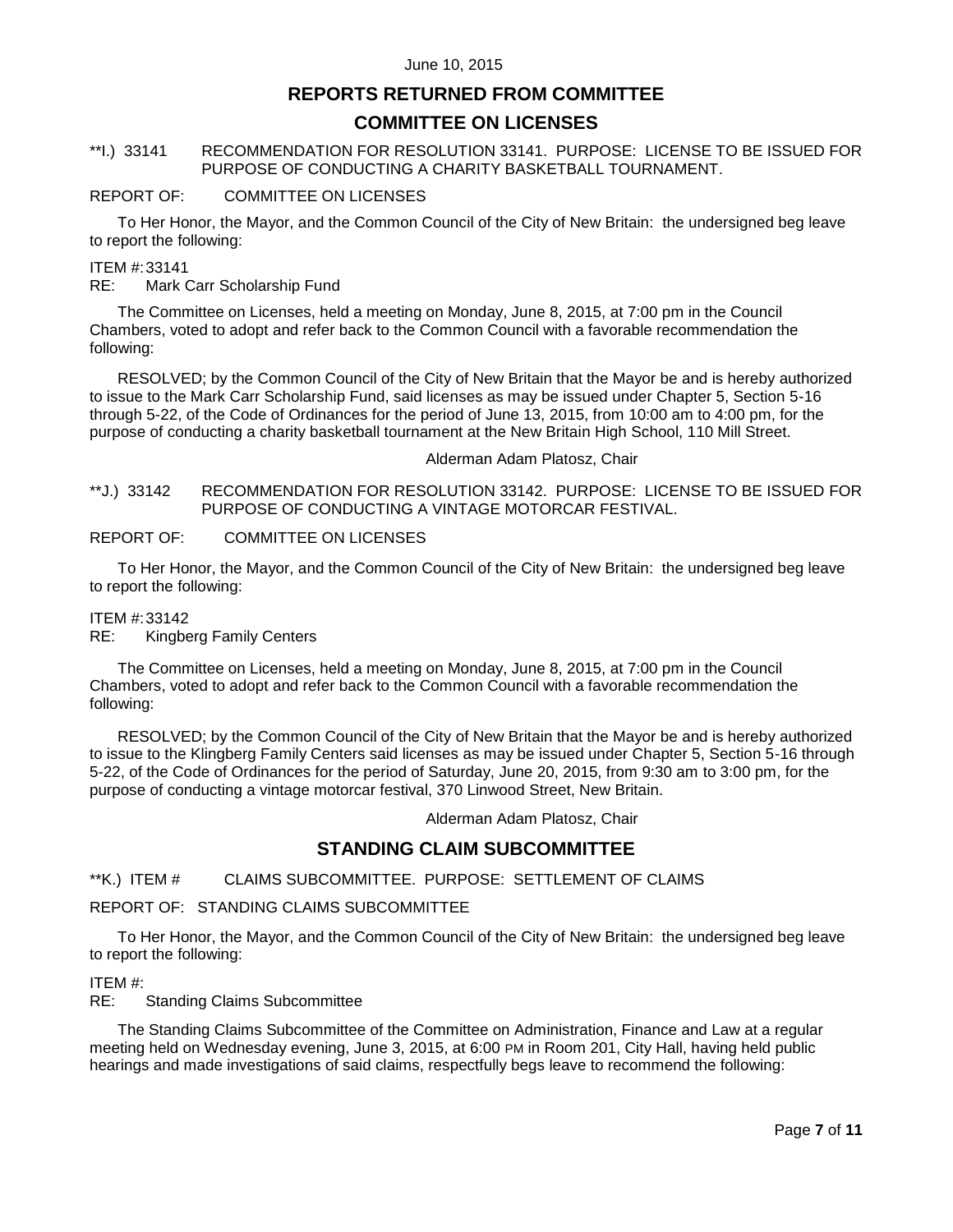RESOLVED; that the sum of \$12,000.00 be paid to Brandon Crockett and John Q. Gale, his attorney, in full settlement of his claim of personal injury sustained as a result of an improperly covered sewer/storm drain on August 9, 2013.

Alderman Carlo Carlozzi, Jr. **Chair** 

# **RESOLUTIONS RETURNED FROM COMMITTEE**

<span id="page-7-0"></span>1.) 33141 MARK CARR SCHOLARSHIP FUND. PURPOSE: LICENSE TO BE ISSUED FOR PURPOSE OF CONDUCTING A CHARITY BASKETBALL TOURNAMENT. S. BIELINSKI

Item #33141 RE: Charity Basket Ball Tournament to Benefit the Mark Carr Scholarship Fund

To Her Honor, the Mayor, and the Common Council of the City of New Britain: the undersigned beg leave to recommend the adoption of the following:

RESOLVED; by the Common Council of the City of New Britain that the Mayor be and is hereby authorized to issue to the Mark Carr Scholarship Fund, said licenses as may be issued under Chapter 5, Section 5-16 through 5-22, of the Code of Ordinances for the period of June 13, 2015, from 10:00 am to 4:00 pm, for the purpose of conducting a charity basketball tournament at the New Britain High School, 110 Mill Street.

Alderwoman Suzanne Bielinski

<span id="page-7-1"></span>2.) 33142 KLINGBERG FAMILY CENTERS. PURPOSE: LICENSE TO BE ISSUED FOR THE PURPOSE OF CONDUCTING A VINTAGE MOTORCAR FESTIVAL. A. PLATOSZ

Item #33142 RE: Klingberg Vintage Motorcar Festival

To Her Honor, the Mayor, and the Common Council of the City of New Britain: the undersigned beg leave to recommend the adoption of the following:

RESOLVED; by the Common Council of the City of New Britain that the Mayor be and is hereby authorized to issue to the Klingberg Family Centers said licenses as may be issued under Chapter 5, Section 5-16 through 5-22, of the Code of Ordinances for the period of Saturday, June 20, 2015, from 9:30 am to 3:00 pm, for the purpose of conducting a vintage motorcar festival, 370 Linwood Street, New Britain.

Alderman Adam Platosz

# **NEW RESOLUTIONS**

<span id="page-7-2"></span>3.) ITEM # BUDGET TRANSFER – POLICE DEPARTMENT. PURPOSE: \$143,000 TRANSFER WITHIN THE POLICE DEPARTMENT BUDGET TO PROVIDE FOR SALARY, OVERTIME AND REPAIR FUNDS. S. BIELINSKI, C. CARLOZZI, JR., W. PABON, E. SANCHEZ, R. SMEDLEY

Item # RE: Budget Transfer – Police Department

To Her Honor, the Mayor, and the Common Council of the City of New Britain: the undersigned beg leave to recommend the adoption of the following:

WHEREAS, the New Britain Police Department is charged to protect and preserve life, safeguard property, enforce laws, and provide public safety services in a lawful, professional and humane manner, with respect for the dignity of all citizens, and

WHEREAS, a budget transfer within the Police budget is requested to cover current shortages in several salary, overtime and repair accounts, and

WHEREAS, there are sufficient budgeted funds available for transfer within the Police Department's annual budget, THEREFORE BE IT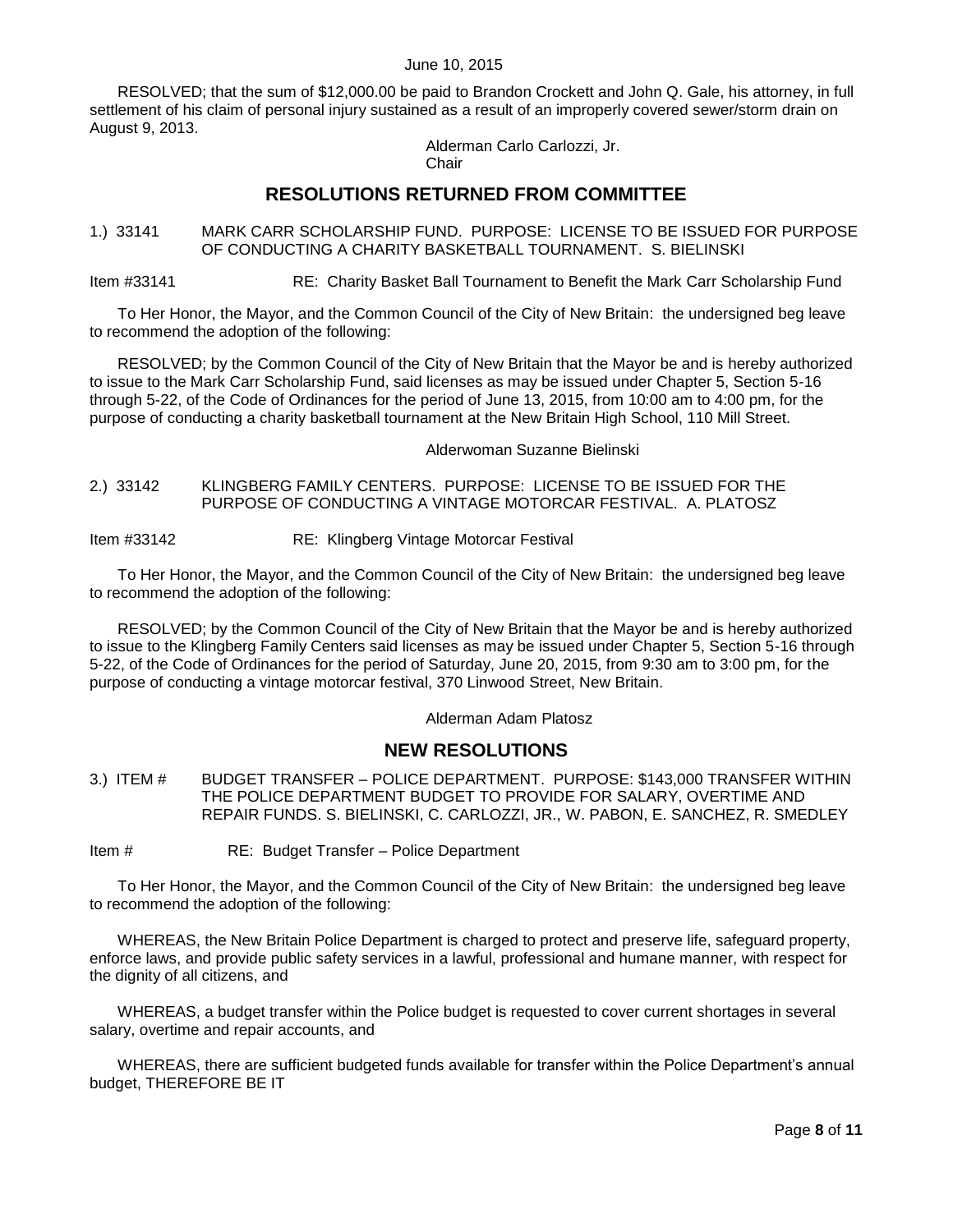RESOLVED, by the Common Council of the City of New Britain, that a budget transfer of \$143,000 be made within the Police Department budget to provide for salary, overtime and repair funds as outlined below:

| Transfer from the following accounts: |                                              |           |  |
|---------------------------------------|----------------------------------------------|-----------|--|
| 001211002-5127                        | Police Administration - Uniforms & Clothing  | \$15,500  |  |
| 001211002-5250                        | Police Administration - Retirement/FICA/MERF | \$20,000  |  |
| 001211009-5121                        | Investigations - Full Time Salaries          | \$16,000  |  |
| 001211013-5121                        | Evidence - Full Time Salaries                | \$53,000  |  |
| 001211016-5122                        | Data Processing - OT                         | \$1,500   |  |
| 001211025-5122                        | Crime Lab - OT                               | \$37,000  |  |
|                                       | Total                                        | \$143,000 |  |

| Transfer to the following accounts: |                                                           |           |  |
|-------------------------------------|-----------------------------------------------------------|-----------|--|
| 001211002-5436                      | Administration - Equip Maint & Repair                     | \$3,000   |  |
| 001211007-5630                      | Jail - Prisoner Meals                                     | \$1,000   |  |
| 001211009-5659                      | <b>Investigations - Operating Material &amp; Supplies</b> | \$5,000   |  |
| 001211010-5121                      | Youth Services - Full Time Salaries                       | \$71,000  |  |
| 001211011-5122                      | Special Services - Overtime                               | \$5,000   |  |
| 001211012-5122                      | <b>Community Service - Overtime</b>                       | \$25,000  |  |
| 001211014-5122                      | Training - Overtime                                       | \$5,000   |  |
| 001211014-5337                      | Training - Training/Conferences                           | \$8,000   |  |
| 001211017-5122                      | Police Records-Overtime                                   | \$4,000   |  |
| 001211020-5436                      | Police Fleet - Equip Maint & Repair                       | \$8,000   |  |
| 001211023-5122                      | School Resource Officer - OT                              | \$3,000   |  |
| 001211027-5122                      | Plate Reader - OT                                         | \$5,000   |  |
|                                     | Total                                                     | \$143,000 |  |

The Patrol - Full Time Salaries account has surplus funds that were not used, because those funds will be needed to pay a contractual obligation for unused holidays, which last year came to approximately \$251,000.

- Ald. Suzanne Bielinski Police Liaison Ald. Carlo Carlozzi, Jr. - Police Liaison
- Ald. Wilfredo Pabon Police Liaison
- Ald. Emmanuel Sanchez Police Liaison
- 
- Ald. Robert Smedley Police Liaison
- <span id="page-8-0"></span>4.) ITEM # STATE PROJECT NO. 88-185, FEDERAL PROJECT NO. 1088(110). PURPOSE: SUPPORT FOR THE RECONSTRUCTION OF HART STREET. C. CARLOZZI, JR., E. MAGNUSZEWSKI, D. NAPLES, E. SANCHEZ

Item # RE: Support Resolution for the Reconstruction of Hart Street, State Project No. 88-185 Federal-Aid Project No. 1088(110)

To Her Honor, the Mayor, and the Common Council of the City of New Britain: the undersigned beg leave to recommend the adoption of the following:

Whereas, the Engineering Division of Public Works has completed the Preliminary Design stage of a project known as Reconstruction of Hart Street, further identified as State Project No. 88-185, which is located on Hart Street between Corbin Avenue to Linwood Street; and

Whereas, the City of New Britain has published a legal notice display advertisement, mailed a news release to a number of officials and agencies, and mailed a formal letter to abutting property owners and tenants announcing a Public Informational Meeting on the proposed STP Urban Transportation project known as the Reconstruction of Hart Street; and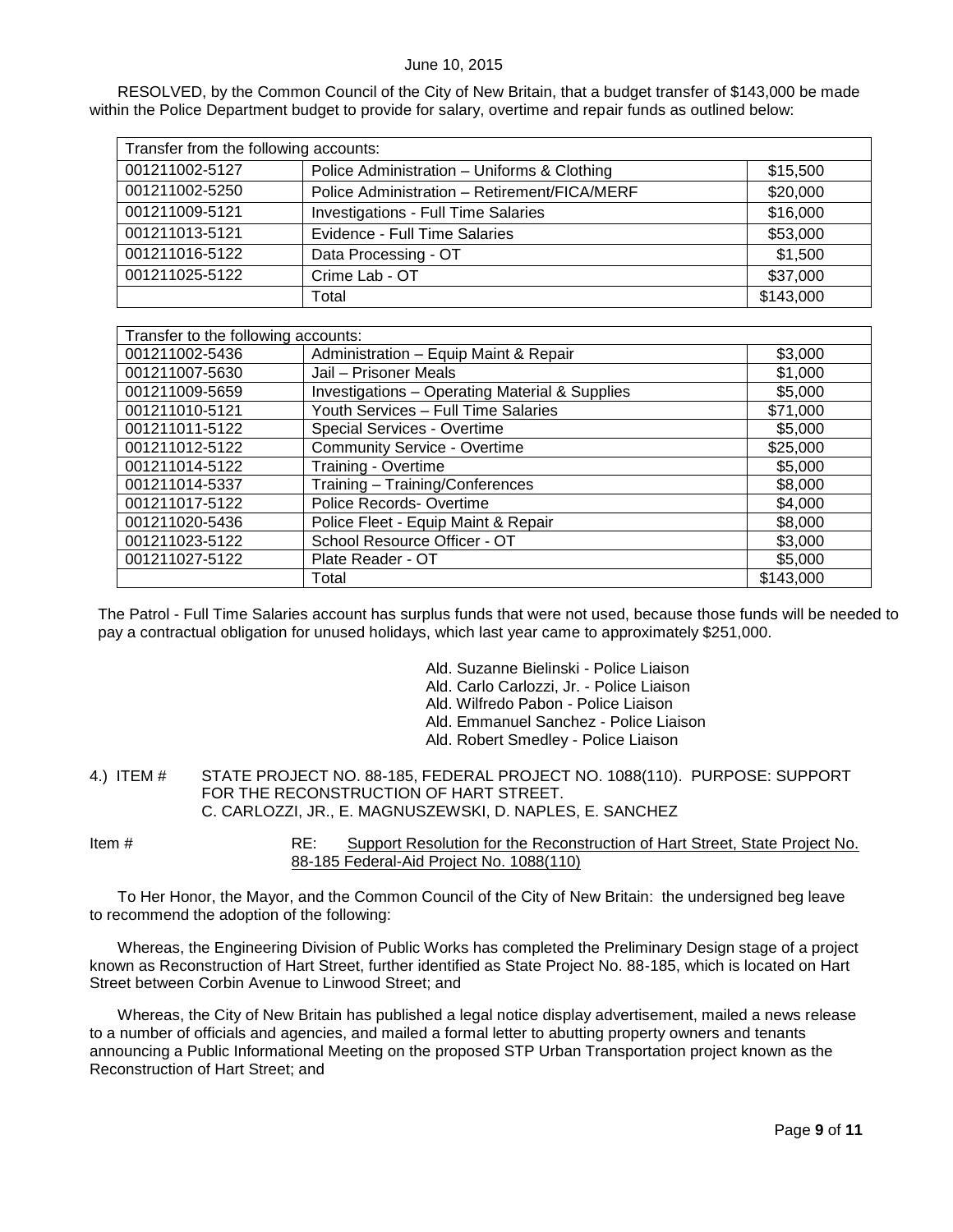Whereas, a Public Informational Meeting was held on Wednesday May 20<sup>th</sup>, 2015, at City Hall Room 504 located at 27 West Main Street New Britain, CT 06051, at 6:00 pm, at which meeting residents had an opportunity to voice their concerns; and

Whereas, the Capitol Region Council of Governments has selected this project as a regional priority and has agreed to utilize federal funds for Preliminary Engineering, Right-of-Way, and construction activities; and

Whereas, the project is located on a municipally owned road, the Preliminary Engineering phase was performed and completed in house by the City of New Britain Engineering Department, and the Engineering, Rights-of-Way, and Construction Phases will utilize 80% Federal funds, 10% State funds and 10% City of New Britain funds; and

Whereas, the Common Council has considered the concerns of the residents from the public hearing and finds that the proposed Reconstruction of Hart Street is in the best interest of the City of New Britain, and will promote the health, safety and general welfare of its residents and provide for convenience and safety of the motoring public, and;

Therefore be It Resolved, that the City of New Britain, based on the above information, and by virtue of this resolution, hereby fully supports the proposed project.

> Alderman Carlo Carlozzi, Jr. Alderwoman Eva Magnuszewski Alderman Don Naples Alderman Emmanuel Sanchez

#### <span id="page-9-0"></span>5.) ITEM # CODE OF ORDINANCES SEC. 2-44.1 PURPOSE: PROPOSED AMENDMENT TO REQUIRE THREE DAYS BETWEEN HOLDING OF A BONDING SUBCOMMITTEE MEETING AND COMMON COUNCIL SPECIAL MEETING. M. TRUEWORTHY

Item  $\#$  RE:

To Her Honor, the Mayor, and the Common Council of the City of New Britain: the undersigned beg leave to recommend the adoption of the following:

Resolution Summary: INTENT AND PURPOSE: To amend Section 2-44.1 of the Code or Ordinances to require 3 days between the holding of a bonding subcommittee meeting and Common Council special meeting.

BE IT ORDAINED BY THE COMMON COUNCIL OF THE CITY OF NEW BRITAIN that the Chapter 2, Section 2-44.1of the Code of Ordinances City of New Britain, be amended as follows: (inserted text appears in underline; deleted text appears in strikethrough; new sections begin with the word [new]):

Sec. 2-44.1 Standing bonding subcommittee.

(a) Establishment; composition; chairperson. There is hereby created a standing bonding subcommittee of the committee on administration, finance and law. Such standing bonding subcommittee shall consist of all members of the committee on administration, finance and law and the common council shall appoint these members. The committee shall also contain two (2) members of the board of finance and taxation who shall be appointed by the mayor with the consent of the common council. The chairperson of the standing bonding subcommittee shall be the same as the chairperson of the committee on administration, finance and law. The mayor or the chair of the committee on administration, finance and law shall have the authority to call meetings of the standing bonding subcommittee.

(b) Duties. The bonding committee shall examine all public works projects, capital improvement projects, school building projects, accrued liabilities and all other projects in the city for which bonding has been proposed and referred by the mayor. The committee shall report its recommendations concerning such projects to the common council and the mayor within sixty (60) days of the referral of those projects to the bonding committee.

(c) Bond authorization and adoption. The bonding committee shall present a report regarding its bond appropriation recommendation to the common council at a special meeting, to be held no sooner than three (3) days after the meeting of the bonding committee, called specifically to act upon such recommendation and bond resolution.